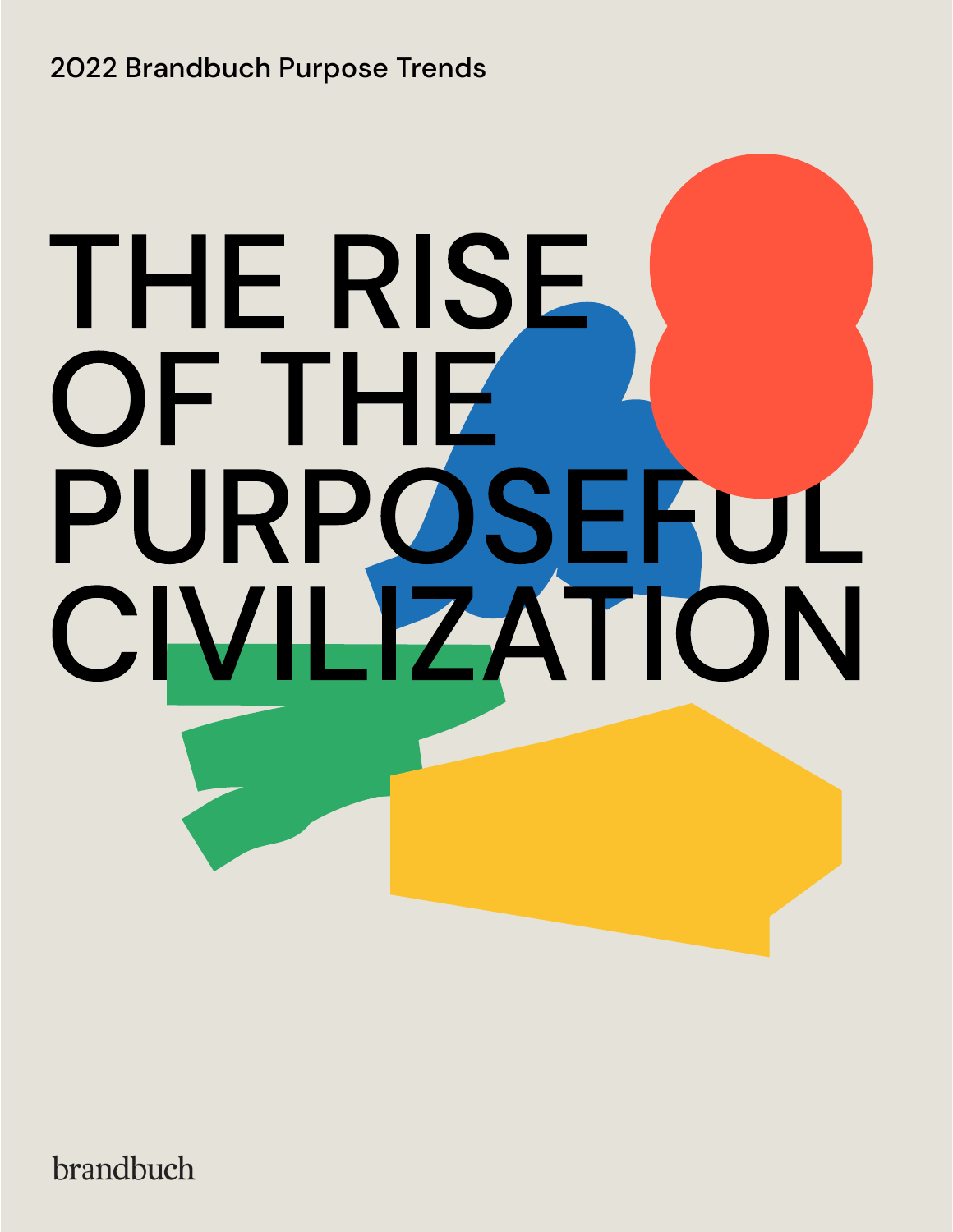

This could be the year when purpose matters more than ever. From the words we use to bring us together to the ways we feel closer when we're apart, from the sense of wellbeing we each feel inside to the sense of hope we have for our planet, this year is set to test and develop our collective sense of purpose. And from what we've learned, the companies and brands who'll make 2022 their year are the ones who share their people's ideas about what matters most. The ones ready to make a real impact.

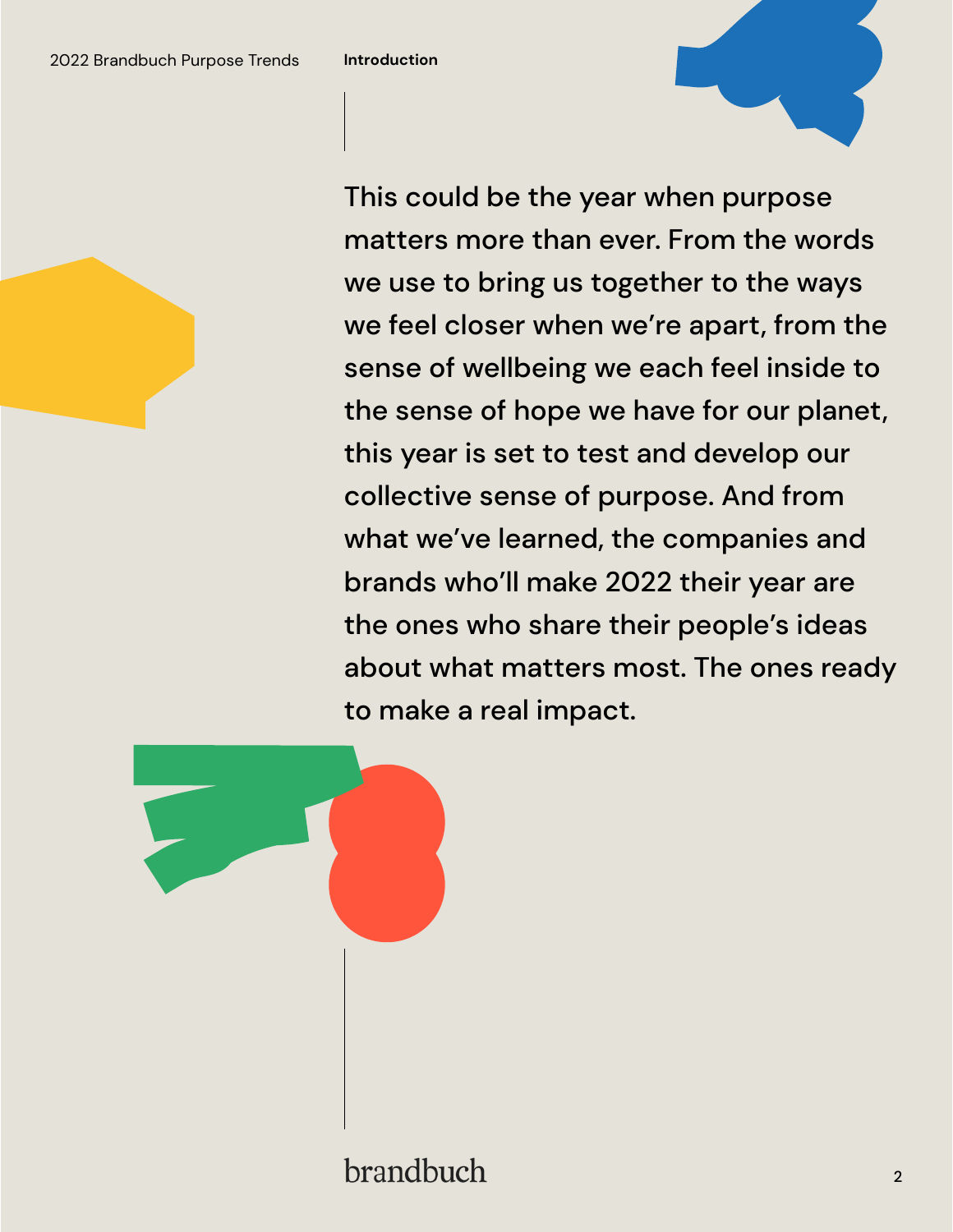**TREND 1**



brandbuch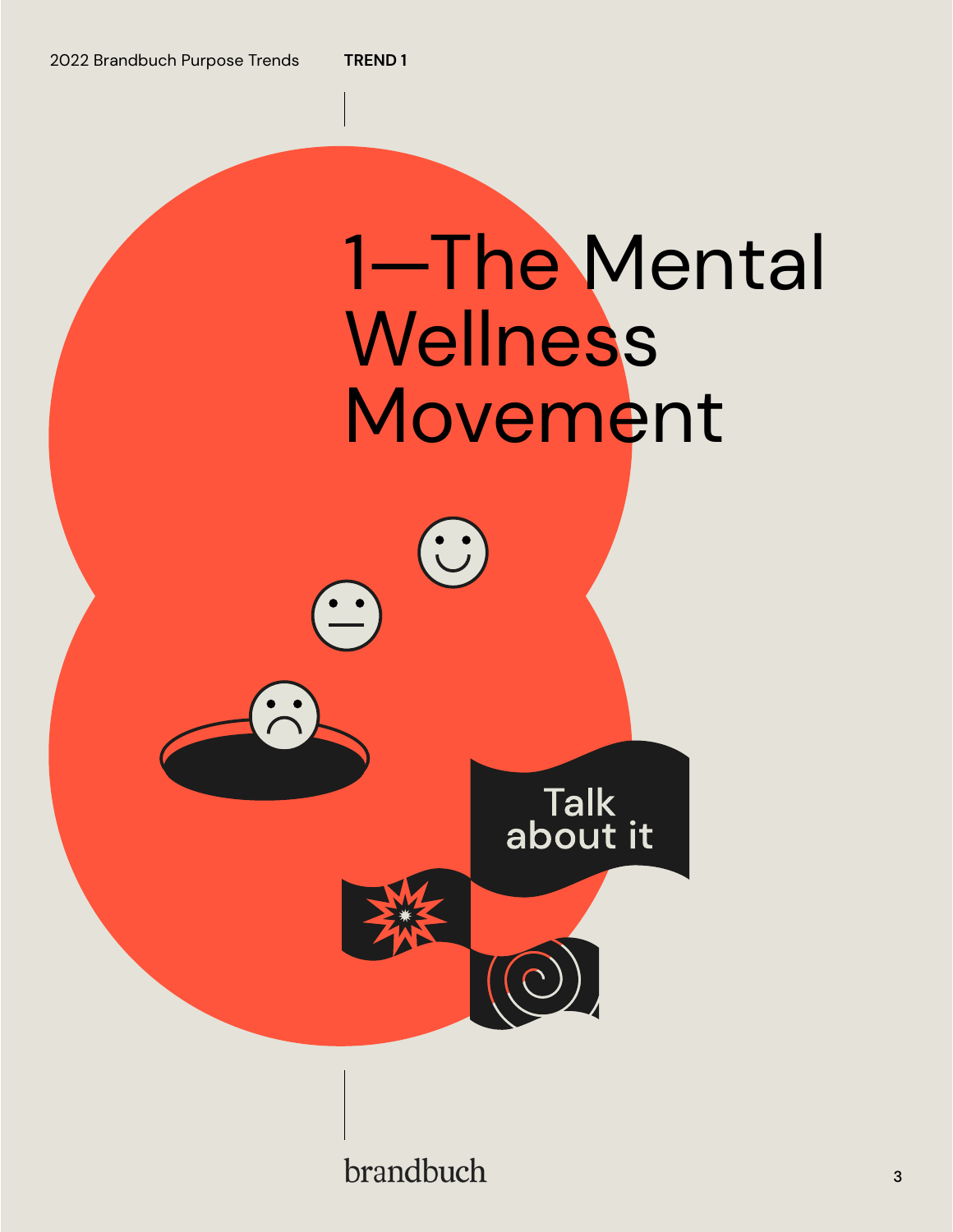The waves of the pandemic have upset our mental balance - isolation, overconnection, and years of frustrations. Now we're all taking bold steps to rebalance our neo-normalities.

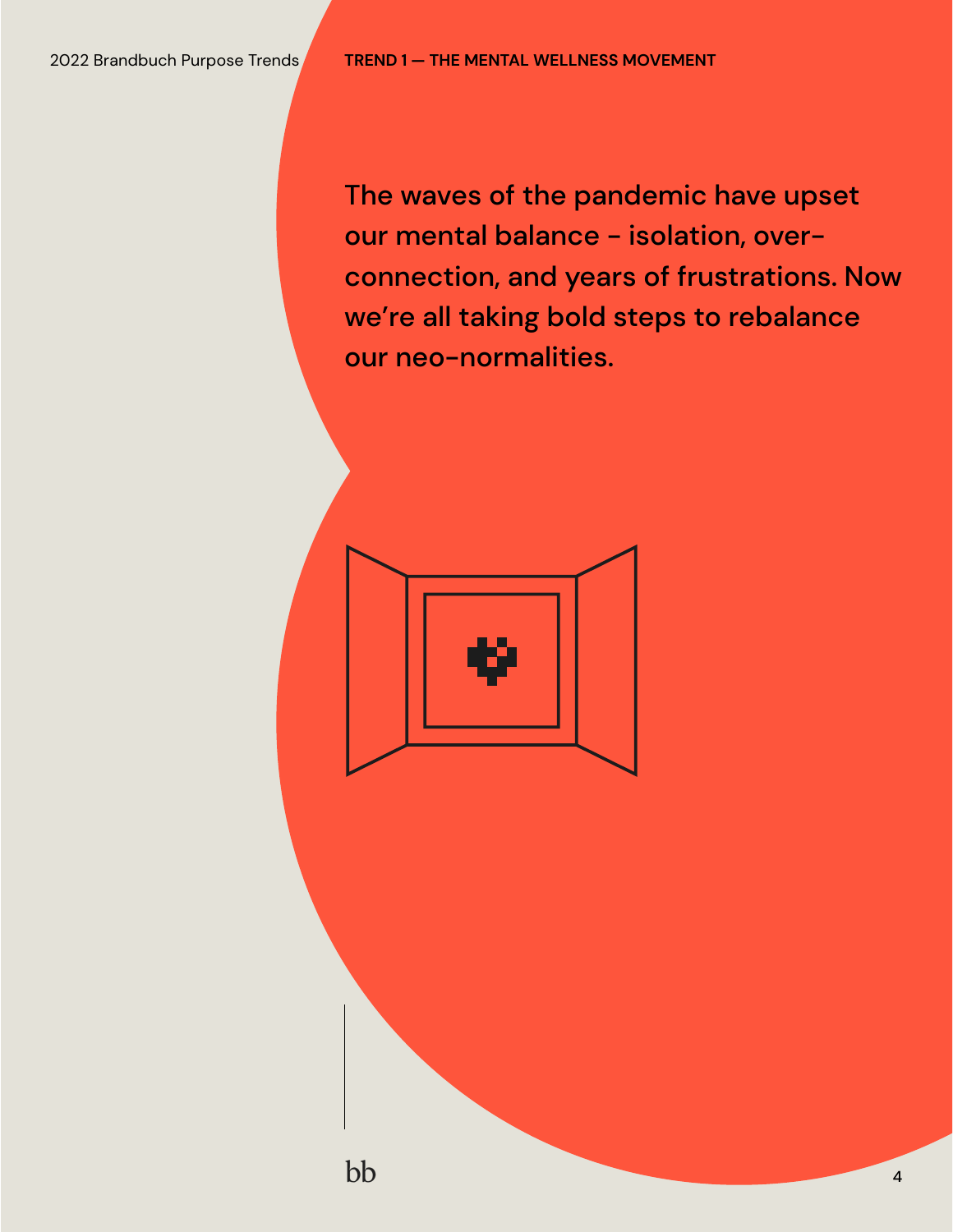More than ever, many of us are struggling with mental health issues. This is the hidden face of the pandemic:

- **• 7 out of 10 young people say mental health is weighing them down** (Pew Research)
- **• More internet users are concerned about COVID-19's effects on their mental health (31%) than access to a vaccine (29%)** (GWI).

**There's less shame about mental health as it becomes mainstream. >** That's why we can talk about a 'movement'. And the first purposeful mission for brands is to destigmatize this issue. People, especially the young, need to realize they are not alone, and not the only ones to have these concerns.

**The most powerful antidote to loneliness is human connection: lonely-less!** 

**>**

Loneliness doubled in Europe during the pandemic ("Loneliness in the EU: Insights from surveys and online media data, JRC Publication)

Social and sensorial deprivations are considered traumas by the experts, and loneliness is tied to depression and cognitive decline. **Connection is the solution.** Connection to others, connection to peers, connection to experts.

 That's why brands design more than unilateral communication campaigns, but full platforms with text services, testimonials and forums.

They also develop a new kind of contract with their afficionados - one about protection and kindness. This aims to balance our connections and the negative effects of social media. It's a bold commitment, as it can lead to a brand completely quitting its social media accounts to encourage people to "Stop scrolling and be somewhere else instead" (Lush)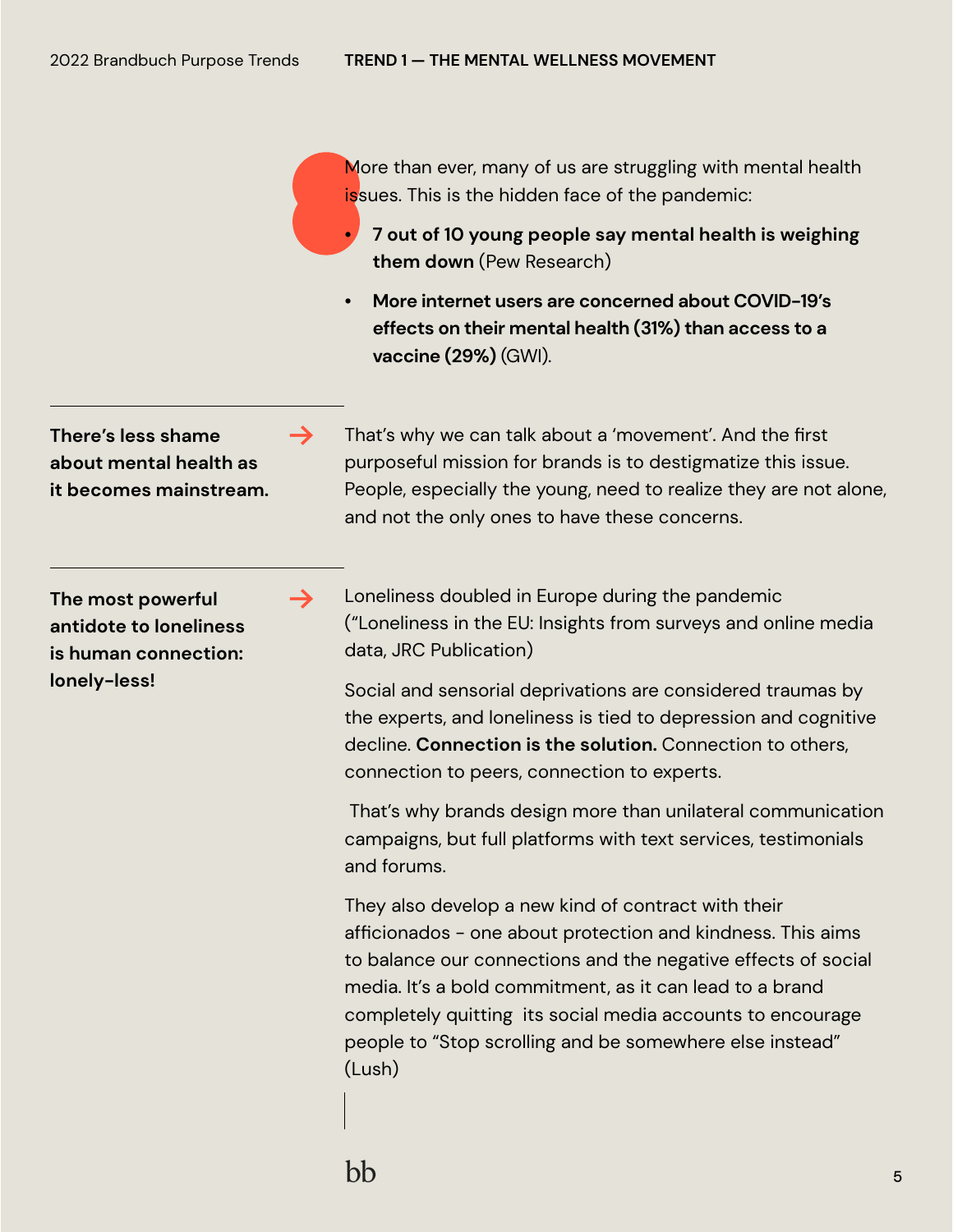**Rebalancing daily lives as a purpose for brands, but also communities.** 

**>**

**>**

We noticed fashion and beauty brands are leading in this battle. And cities are making steps in this direction to bring some better living options through reconnection. From 'happy-tochat benches' in Poland to outdoor art installations in London and Brooklyn offering collective healing, breathing, and relaxing therapies, many initiatives have flourished to empower the movement of 'joyning'.

**Neurosciences are also gamechangers...**

...in tackling emotional stress and boosting our moods. Progressively, some brand experiences are backed up by science to be as positive as possible.

On the product side, functional fragrances are on the rise, while OMNI service and retail, gyms, spas, shops and offices focus on biorhythms and use tracking, light therapy and olfactotherapy.

**Being positive has come to mean something very different in the age of covid. But what if, for 2022, we give the word back it's true meaning?**

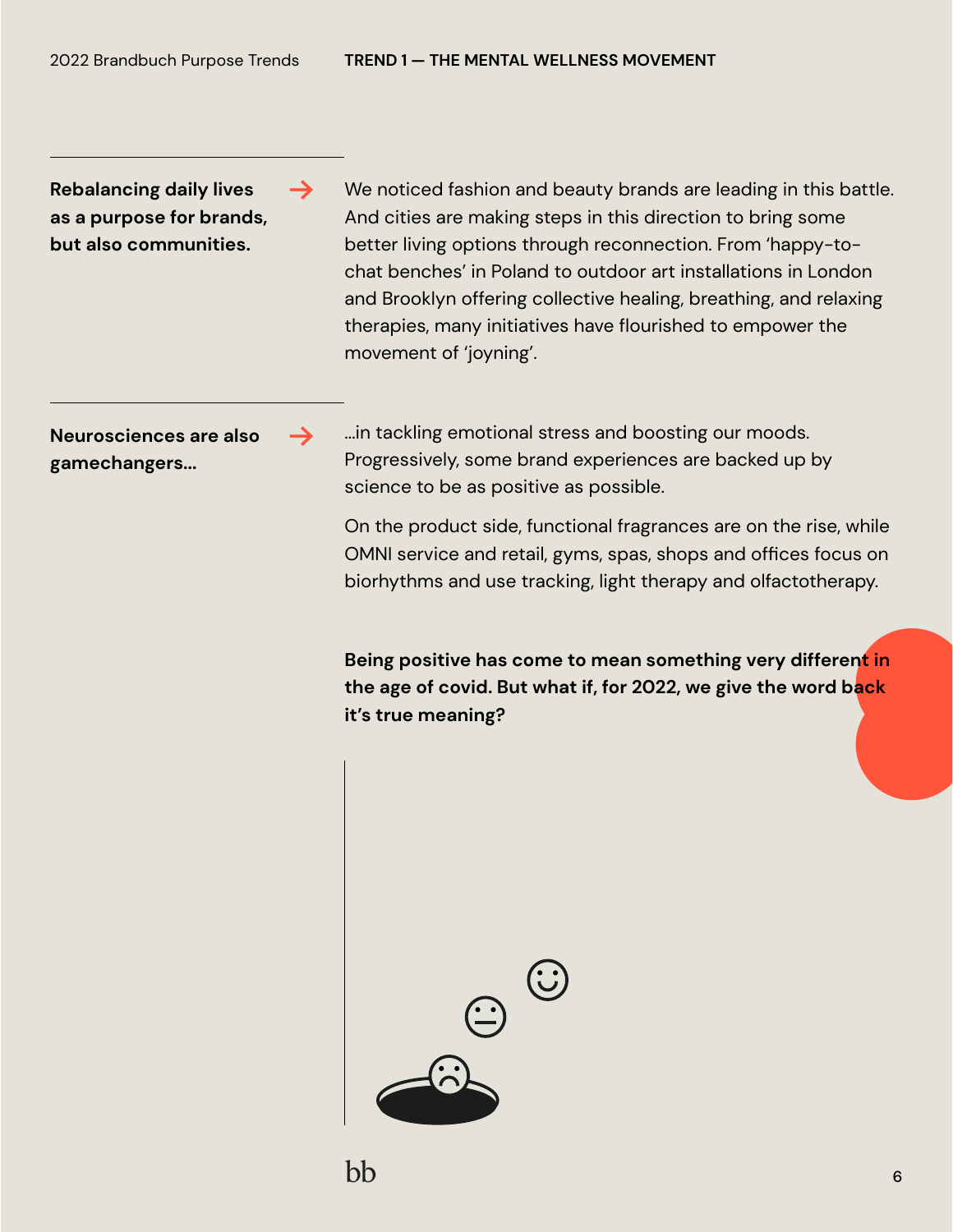#### 420 **PURPOSEFUL BRAND INITIATIVES:**



### **Brave Together Program, by Maybelline New York (2021)**

"A long-term program to support anxiety and depression worldwide".

A global campaign, with videos, celebrity testimonials, etc. and in partnership with Crisis Text Line, the brand provides access to free, confidential counseling 24/7 via text. Furthermore, over the past two years, Maybelline has worked with universities and charities to conduct extensive research into mental health issues. The brand is also in the process of training all employees in mental health first aid, and is committed to investing \$10M over the next five years to mental health organizations worldwide.



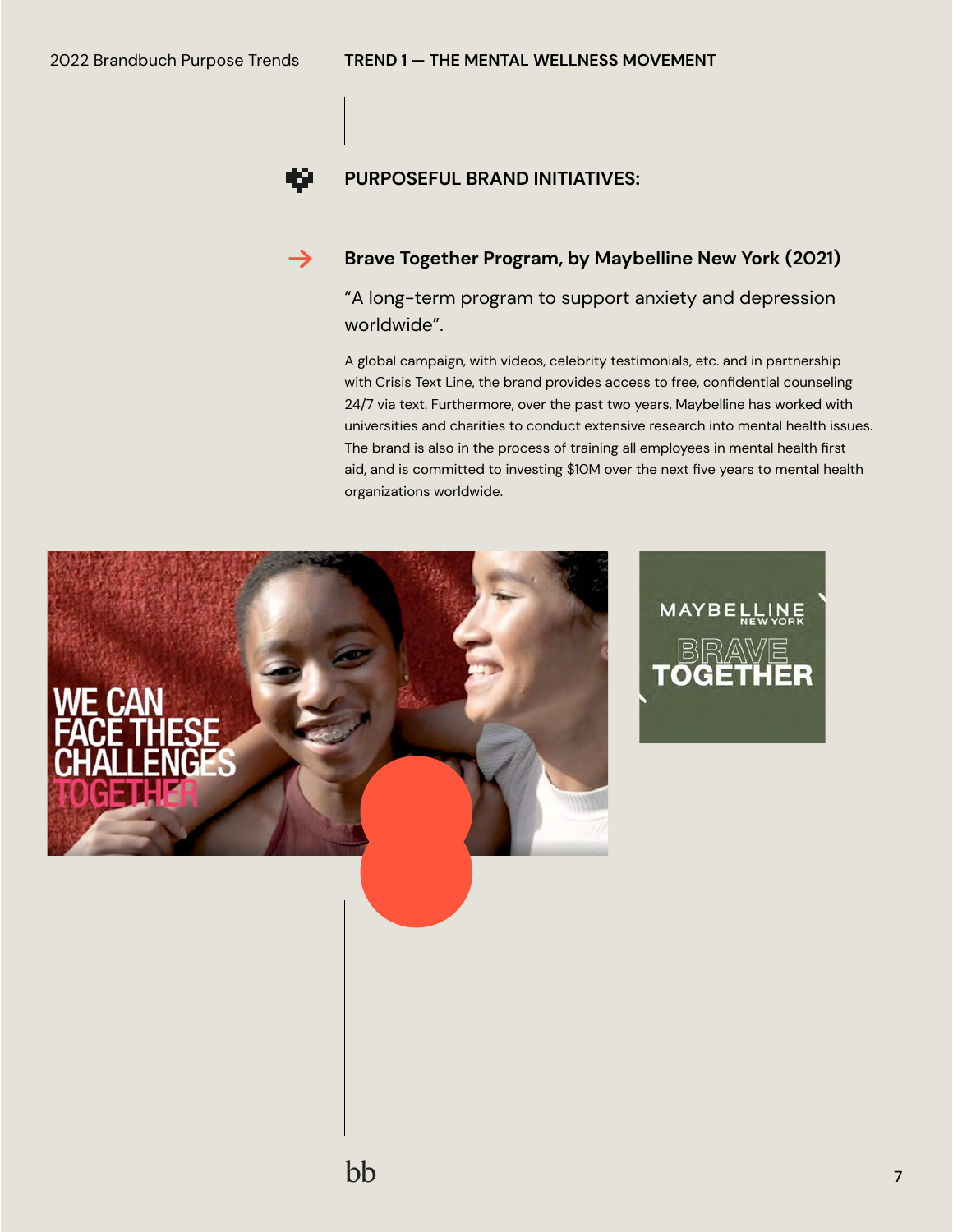#### **PURPOSEFUL BRAND INITIATIVES:**



420

#### **Be somewhere else, by Lush (Nov. 2021)**

#### "Stop scrolling and be somewhere else instead"

A new Anti-Social Media Policy regarding the negative effects of social media on people's mental health: the brand canceled all its content and signed out from all social media (Facebook, Instagram, Snapchat, Whatsapp and TikTok) worldwide. A strong commitment "until these platforms can provide a safer environment for their users".



As of today, we're saying goodbye to Facebook, Instagram, Snapchat and TikTok until these platforms can provide a safer environment for their users. The serious effects of social media on mental health are being ignored by these platforms.

It's time to stop scrolling and be somewhere else.

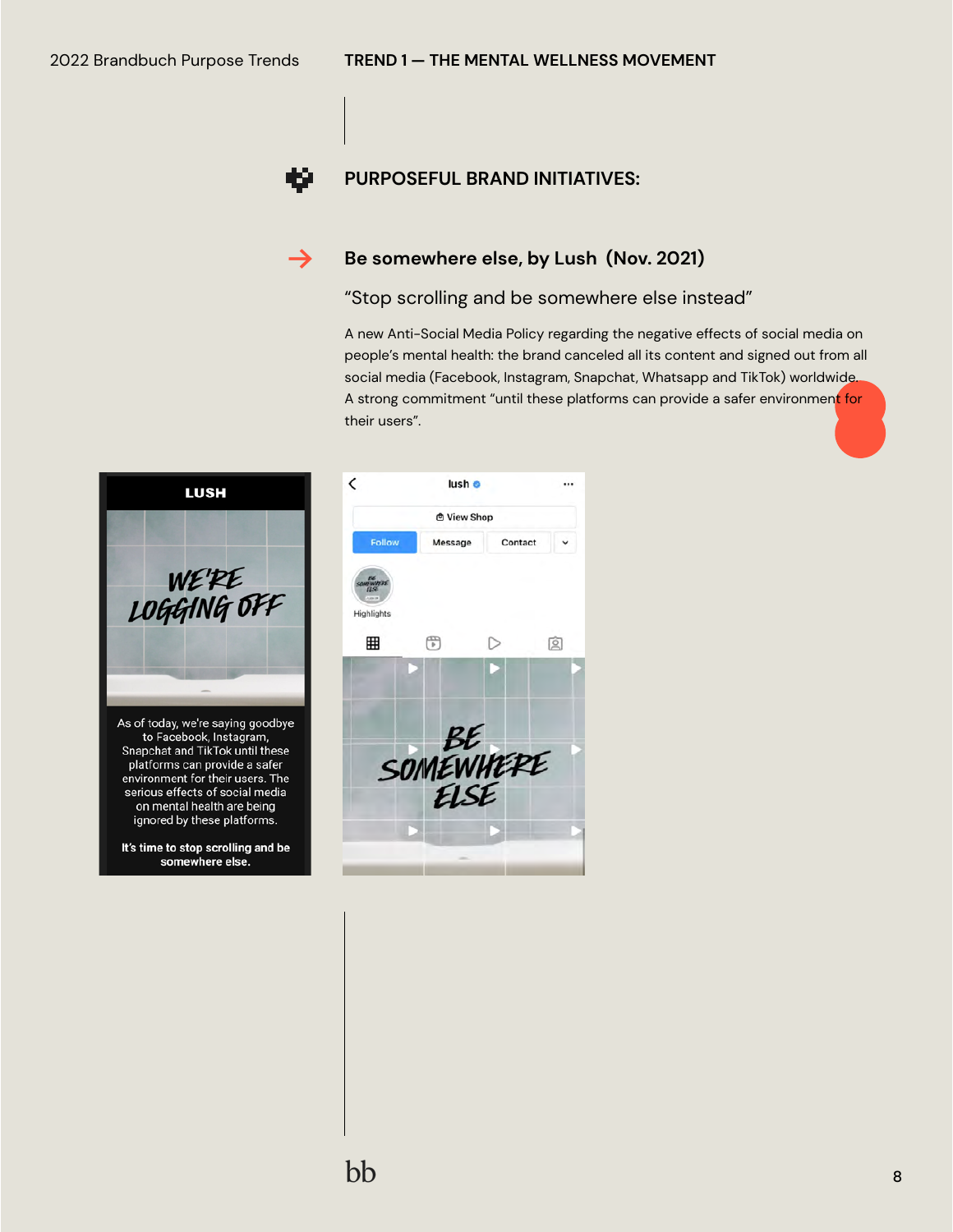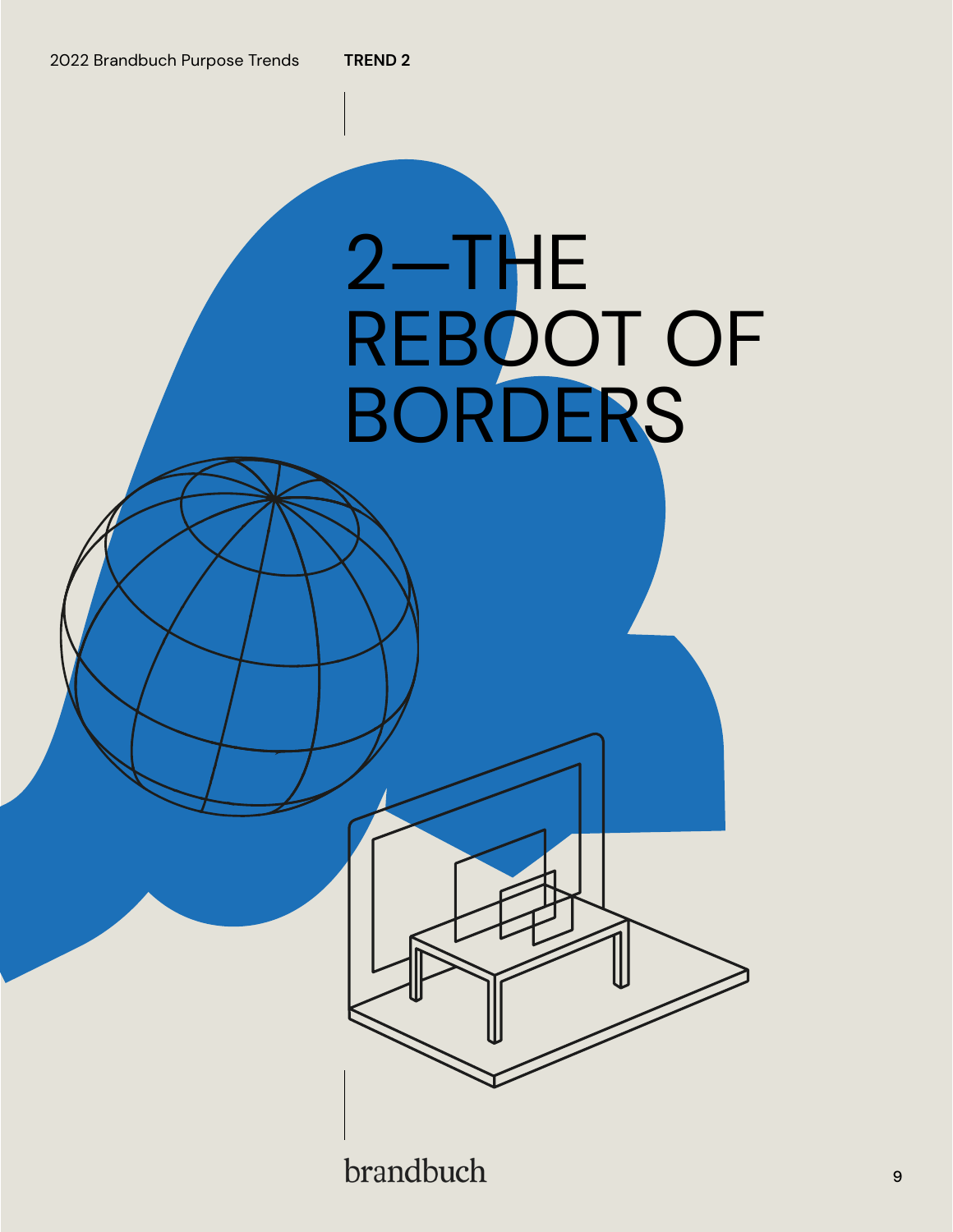Restrictions led us to creative adaptations. From metaverse fantasies to indoor nature. From deglobalization to digital nomadism. Society and companies are reinventing geographies...to design new perimeters of freedom?



bb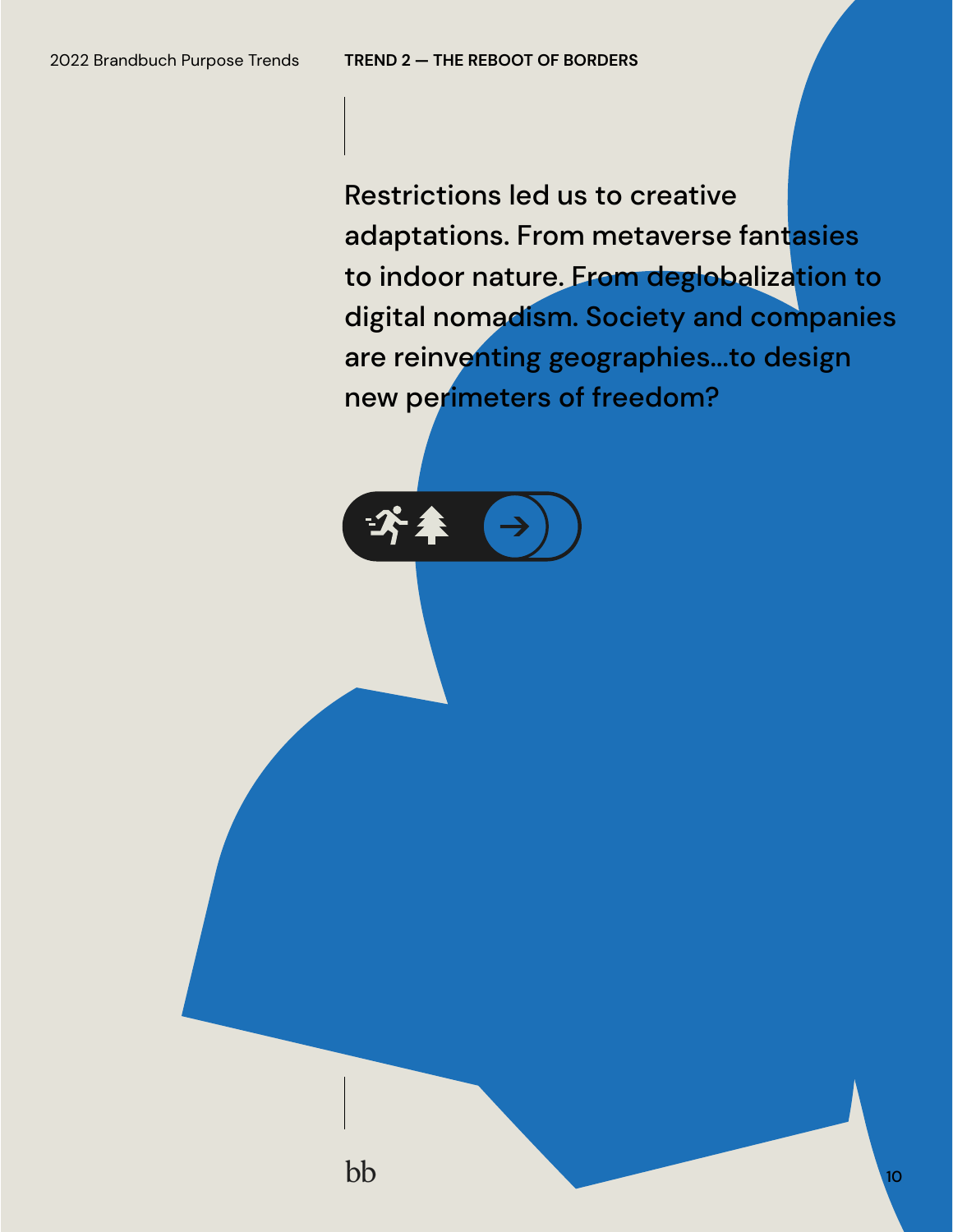In a snap, we shifted from a world where everything was open and possible, to lockdowns and restrictions. A new reinterpretation of 'prohibition': never have our freedoms been so shacked up…

**• 53% feel their personal freedoms have been excessively curbed by lockdowns** (Democracy Perception Index by Latana in collaboration with the Alliance of Democracies)

But we also realize that new spaces and solutions for freedom have emerged:

- **• The digital nomad community has boomed. If it were a country, it would rank #41 in population size, just after Canada** (abrotherabroad.com)
- **• We reinvent our geographies as the world becomes our work office. The digital nomad way of life is not the privilege of freelancers anymore**
- **• 66% of digital nomads are traditional remote employees, and only 34% are independent workers**  (projectuntethered.com)

Corporate purpose, especially in the tech industry, is spreading these advantages to limit the Great Resignation and attract talent. For example, Google expects around 20% of employees would continue to work remotely on a permanent basis. Microsoft will let its employees work from home half the week, or work remotely on a permanent basis upon supervisors' approval.

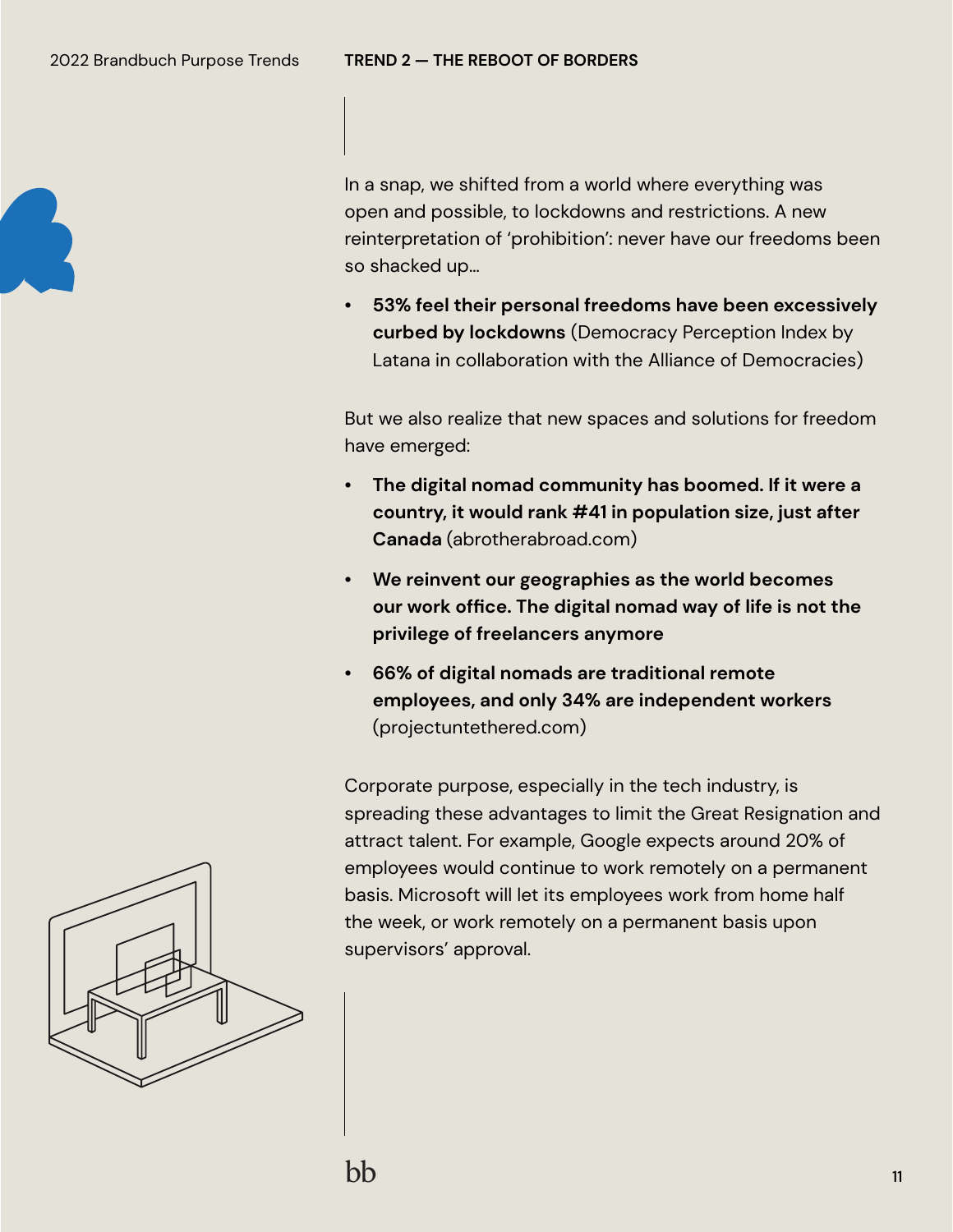URL: the infinite horizons  $\rightarrow$ **of the metaverse.**

Virtual and augmented are becoming our new realities to escape from real-world restrictions. New lands have opened, where everything is possible. **An Indian couple organized the first wedding in the metaverse, in front of 2,500 people** – and not a single one will wear a mask. These are new Eldorados for brand territories, from Facebook becoming Meta to all industries. And purpose, as a north star, will help them design meaningful and ethical alternative experiences of freedom.

**IRL: Rediscovering our immediate environment is more essential than ever. >**

And brands are milestones in these local geographies. Escaping to nature is becoming a retail purpose with indoor nature and gardening concepts. And human proximity gives service purpose a new role: the 'neighborgood', the good neighborhood.

On a global level, we all understand globalization has to be balanced, and the concept of food sovereignty is gaining force. Companies have discovered that deglobalization can also have its advantages. For example, Walmart announced that it will spend \$350 billion over the next decade on products that are made, grown or assembled in the United States.

**How to balance our new 'glocal' geographies? Some purposeful and promising white spaces for brands.**

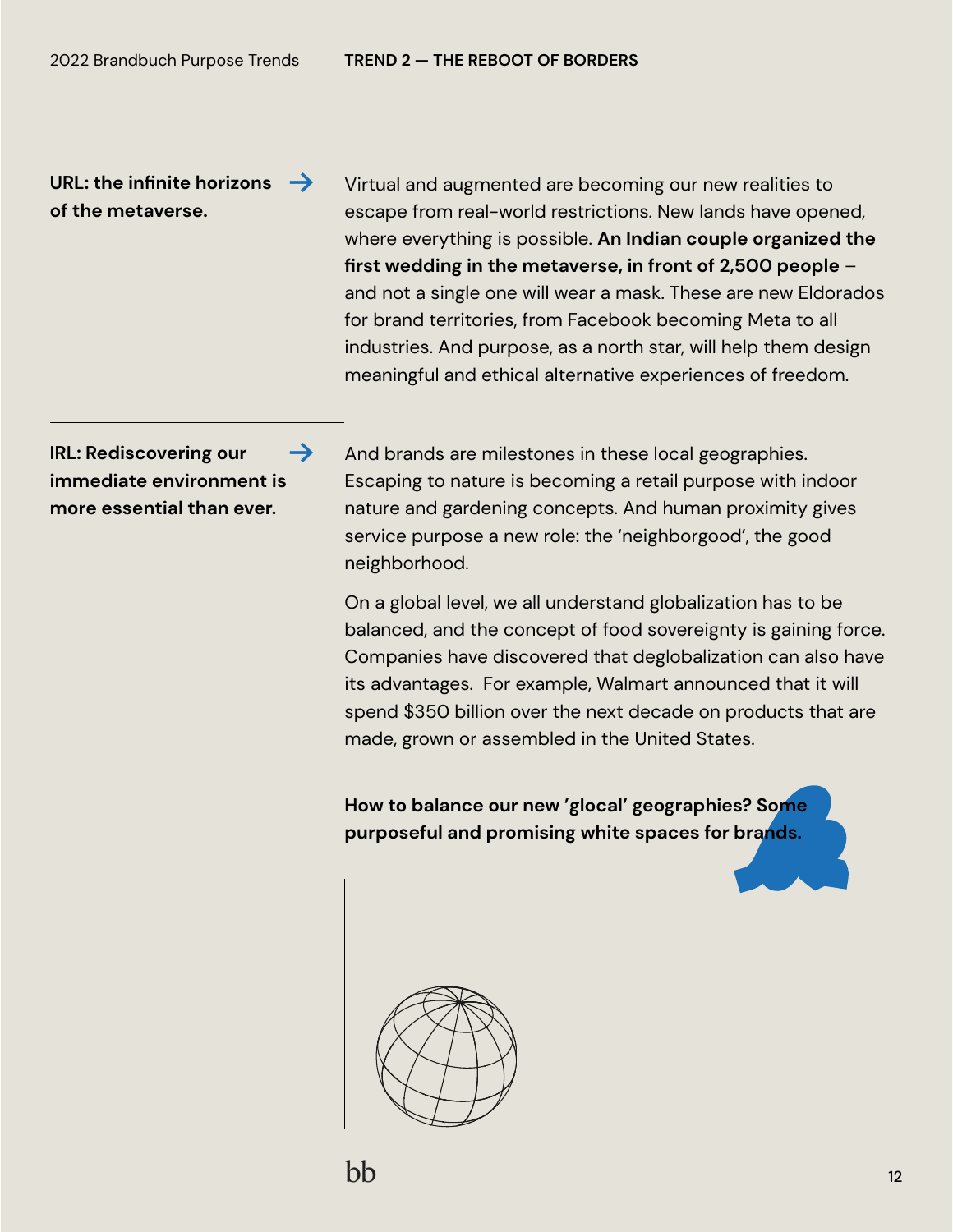#### 吟集 **PURPOSEFUL BRAND INITIATIVES:**

#### **From Facebook to Meta (Nov. 2021) >**

The Facebook group changed its company name to Meta. This was announced at the Facebook Connect augmented and virtual reality conference, 'to reflect who we are and what we hope to build'.

*'Meta's focus will be to bring the metaverse to life and help people connect, find communities and grow businesses. The metaverse will let you share immersive experiences with other people even when you can't be together — and do things together you couldn't do in the physical world.'*



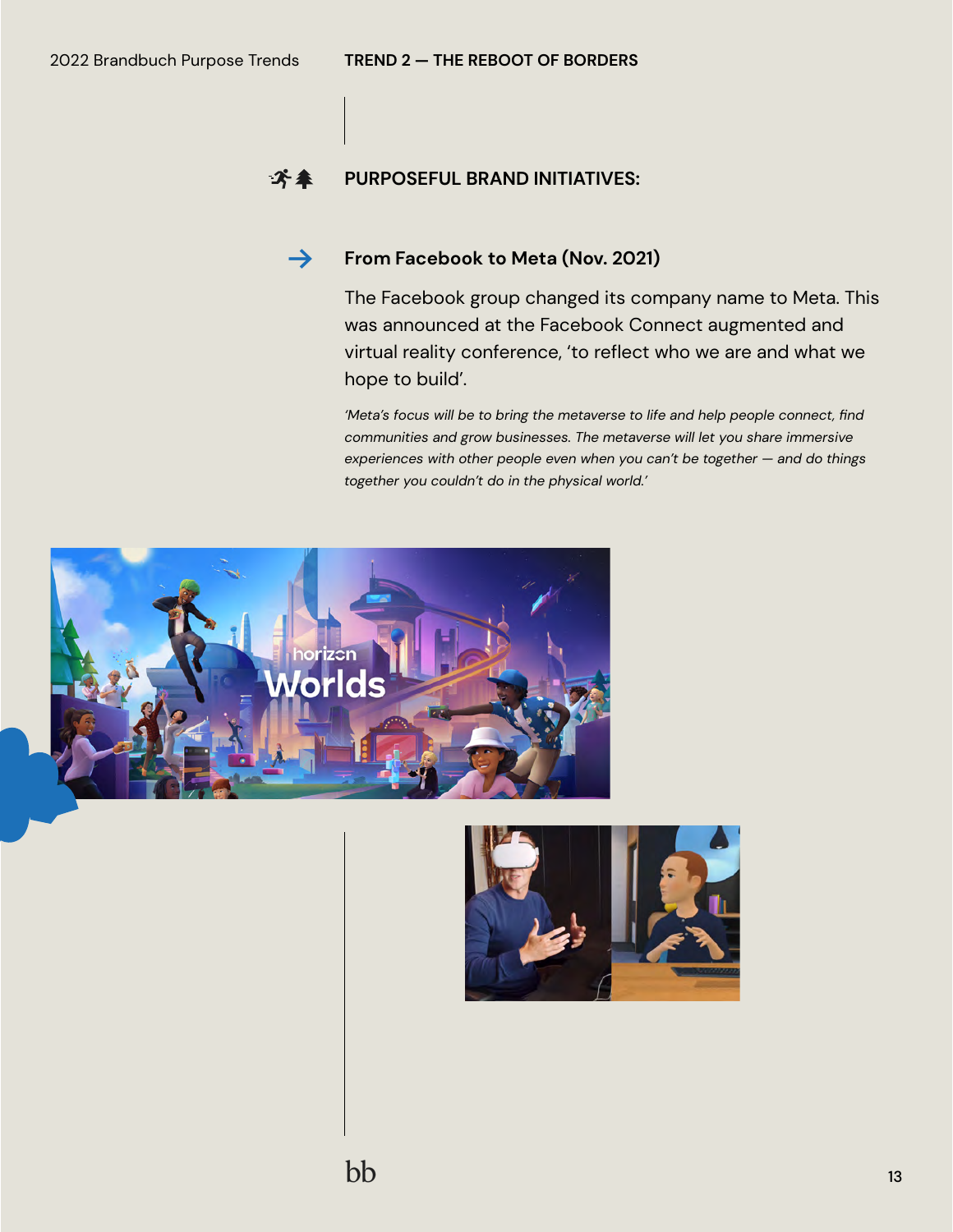#### $3 - 1$ **PURPOSEFUL BRAND INITIATIVES:**

#### **Garden centres by Selfridges (UK-2021) >**

The retailer developed a sensory experience in its stores in London, Manchester, Birmingham, in response to a boom in outdoor appreciation when people couldn't travel or go outdoors.

It offers the services of a resident gardener (plus a virtual 'dial-a-gardener' service) and some workshop experiences to explore the pleasure and positivity that gardening brings. It now sells gardening tools, seeds, plants and pots, and the Selfridges own label compost. But it also sells a curation of fashion, lifestyle and beauty products, as well as an exclusive collection from Prada.



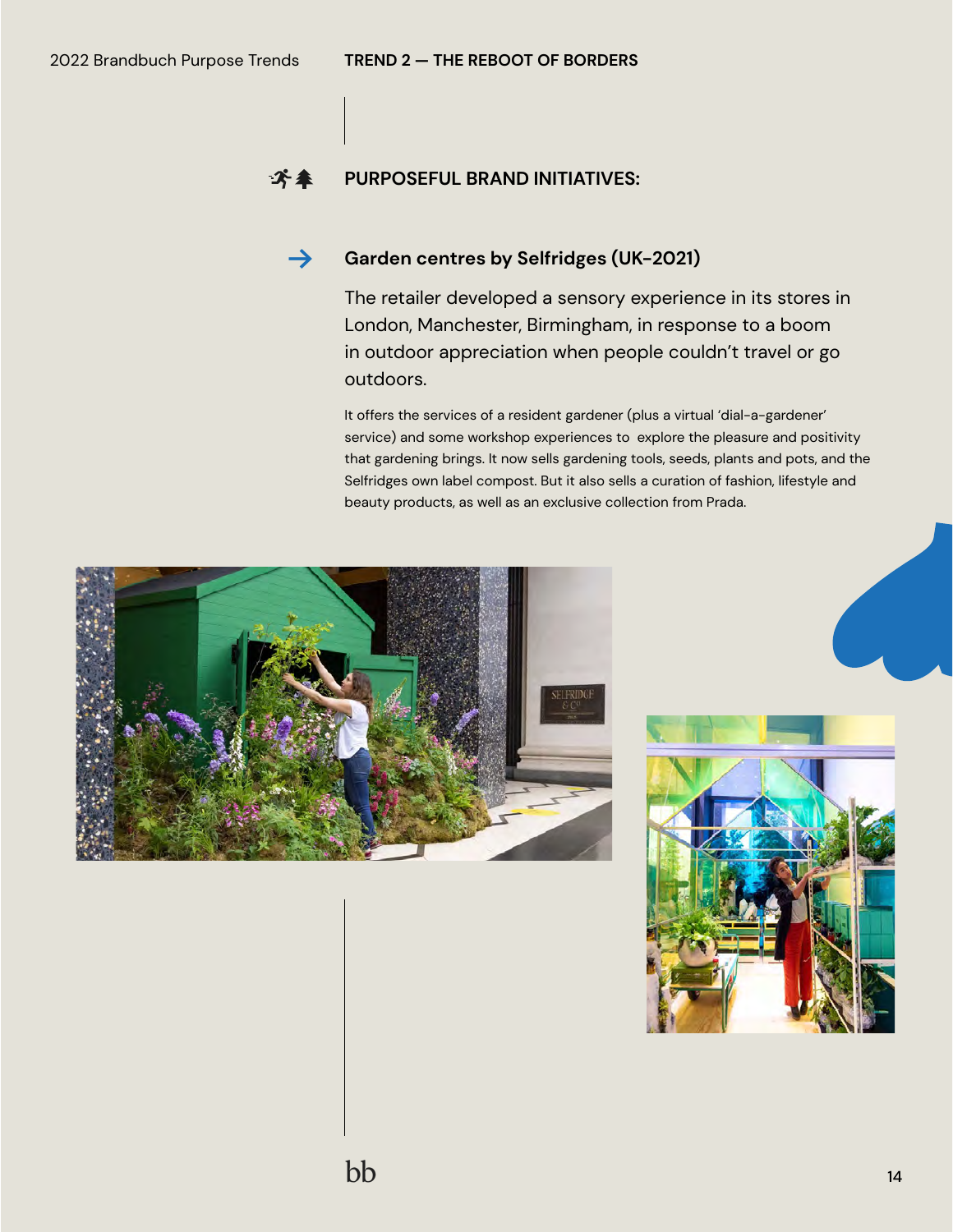

brandbuch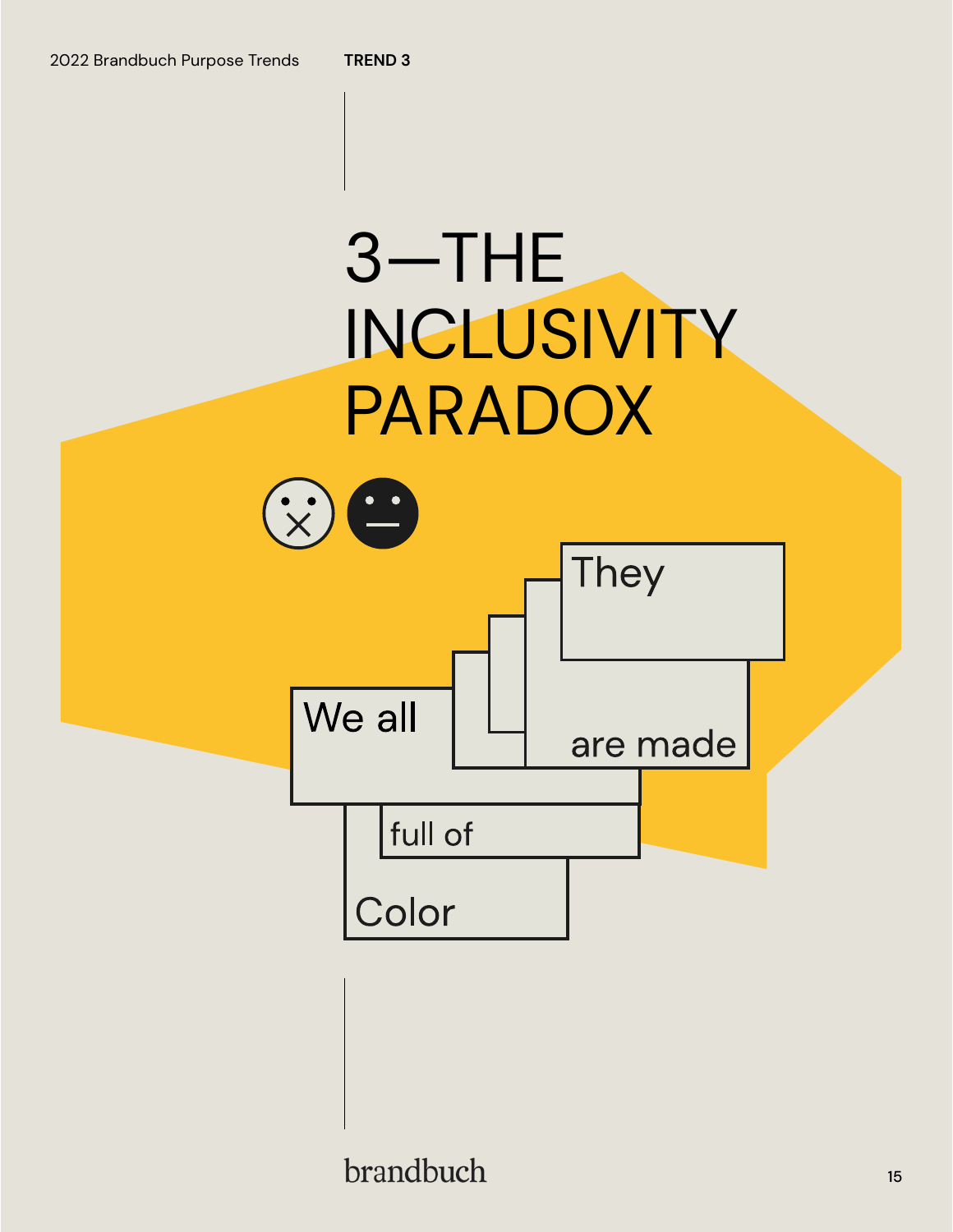While the 'woke' wave is spreading worldwide, industries and individuals are rethinking language to make it 'inclusively-correct'. But this can be at the expense of something or someone else.

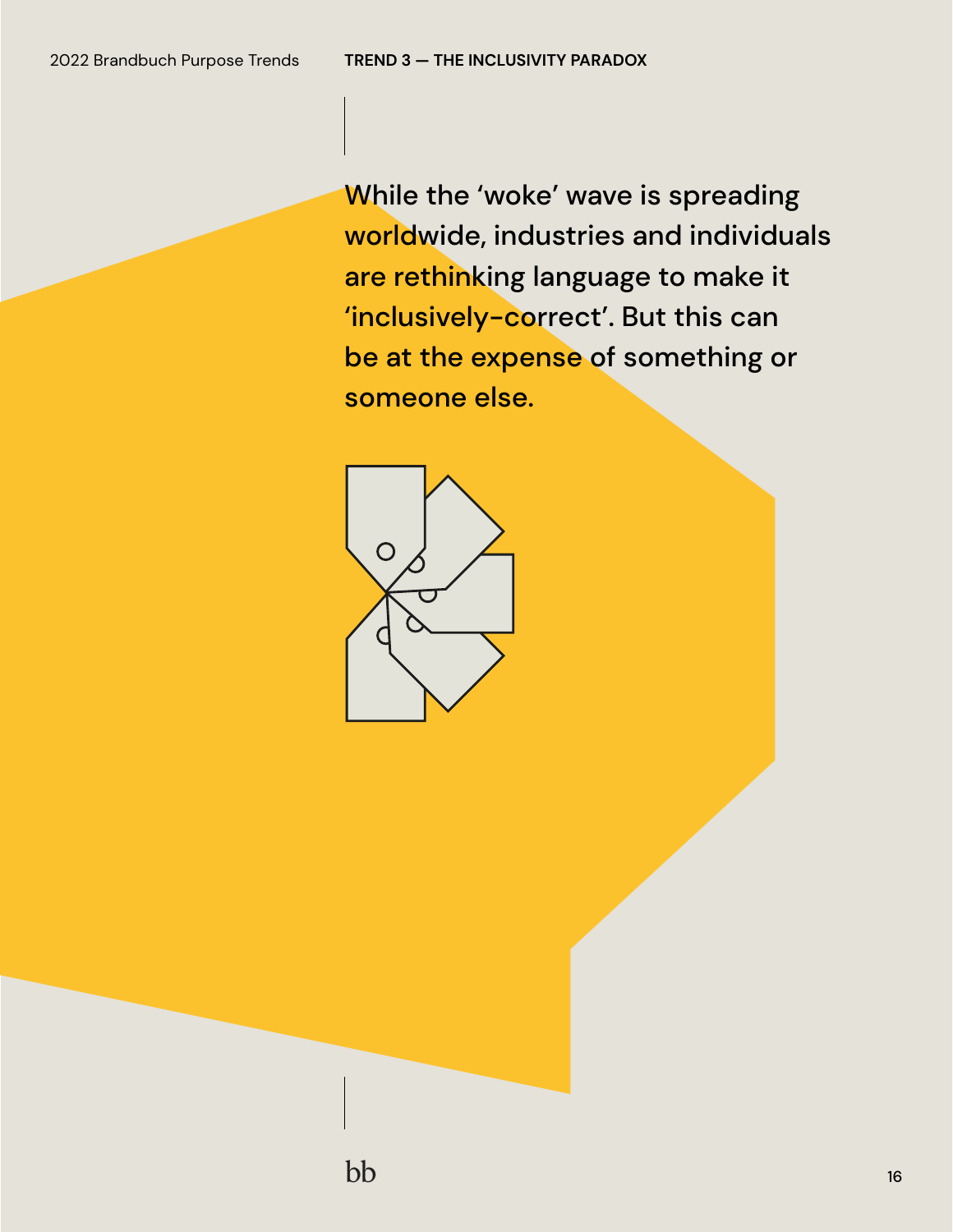Even if this trend stays massive for several years, statistics show us that there is still work to be done:

- The Gens Y & Z are the most diverse in history. 44% of the 87 million millennials in the US are not white, vs. 28% of the boomer generation (CNN).
- 50% of current employees want their workplace to do more to increase diversity (Glassdoor)

**White supremacy has to be balanced and extra expressions have to be developed.**

**>**

**>**

New signs and languages appear and extend our cultures and therefore our identities. From multiple pronouns (they, zim, xey, ze…) to define ourselves and our gender to additional letters on passports with the X gender. 2021 was the year of the word Allyship. And 2022 already has new emoji options illustrating pregnant men. So signs now offer us more options than science.

Diversity is spreading in the media as #representationmatters, and in the coming years the impact of feeling seen will be incredible.

# **Brands are actors of this new cultural chapter.**

Along with consumers, experts, collectives and communities, they shape this new paradigm of purposeful communication. Some new languages are designed, and some old ones are banished - just like the adjective 'normal' for Unilever.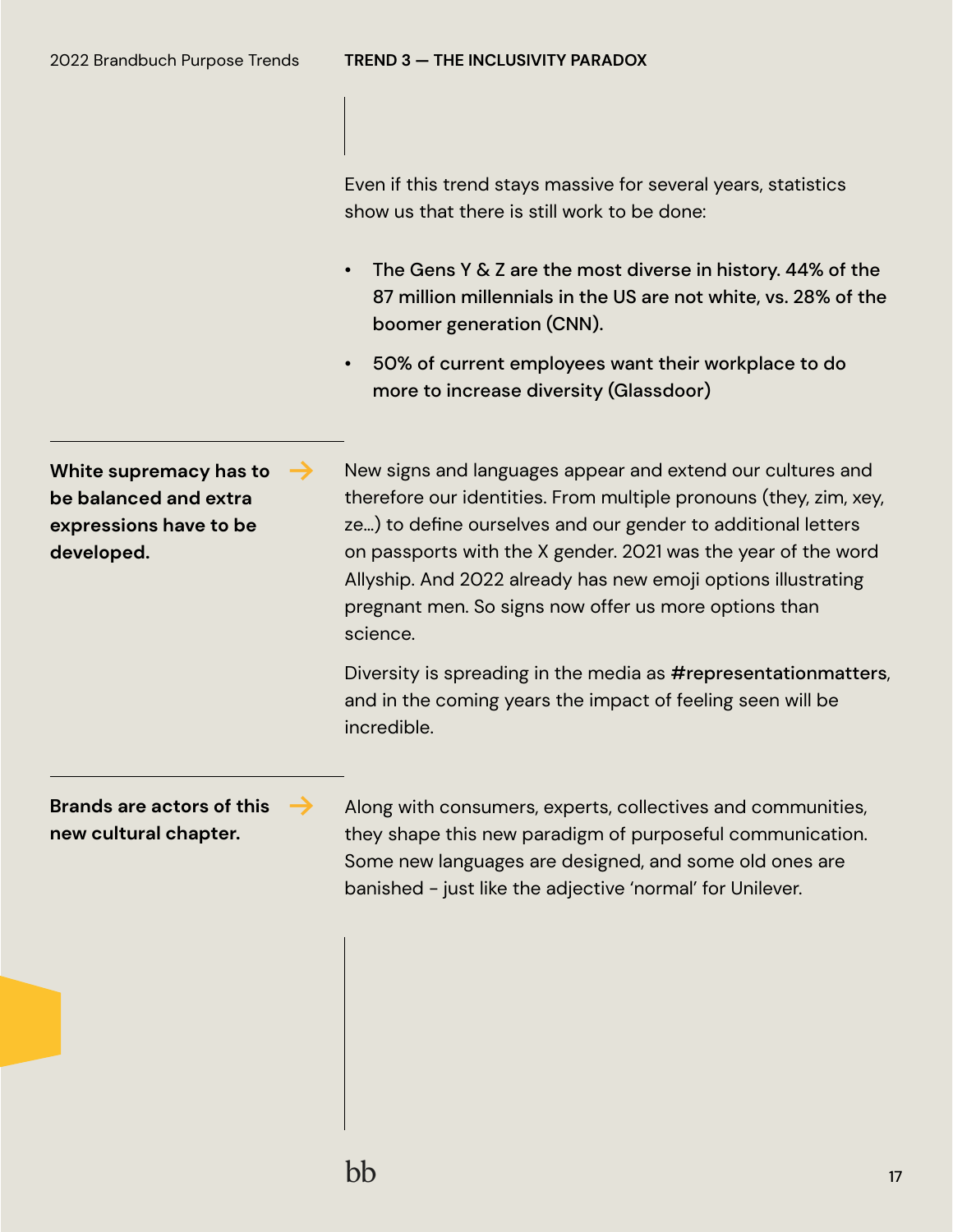# **Inclusivity vs. spontaneity: a paradox in the era of clumsiness**

**>** These developments imply that we should rethink our languages. And we progressively notice some obstacles are emerging, even if the true purpose of inclusivity is to help everyone to express themselves and their singularity. **From woke washing and bashing to cultural appropriation scandals, we all struggle to get the right balance.** We've all witnessed situations where people have had difficulty expressing themselves spontaneously and 'inclusively-correctly'.

Finding a consensus seems to be more and more complex. And that's normal, because we're rewriting all the codes. And just like us, brands also find themselves in this communication space of clumsiness.

### The remote etiquette  $\rightarrow$

Another key challenge today is remote inclusion. With new rules and codes, remote working is an extra barrier for communication and inclusion.

**How to balance inclusivity and spontaneity? That will be the key challenge for 2022 and the following years.**

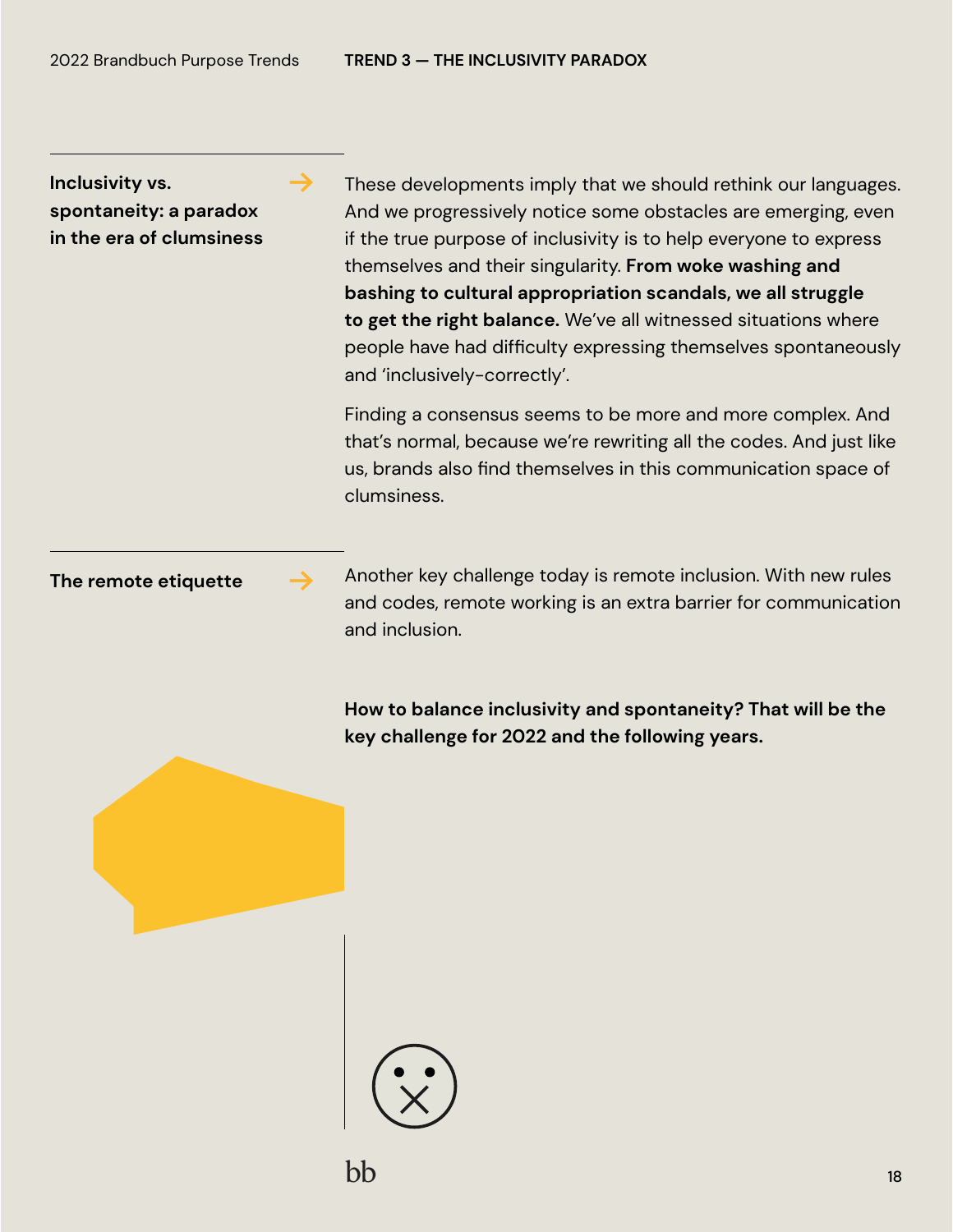

#### **PURPOSEFUL BRAND INITIATIVES:**

#### **Unilever (2021) >**

The brand evolved its skin care portfolio last year to a more inclusive vision of beauty. The words 'fair/fairness', 'white/ whitening', and 'light/lightening' were removed from product packs, and then the company announced it would eliminate the word 'normal' from all its beauty and personal care brands' packaging and advertising, as part of the launch of its new Positive Beauty vision and strategy.



#### **Our Positive Beauty vision**

Research shows 74% of people want the beauty and personal care industry to reflect a broader definition of beauty.

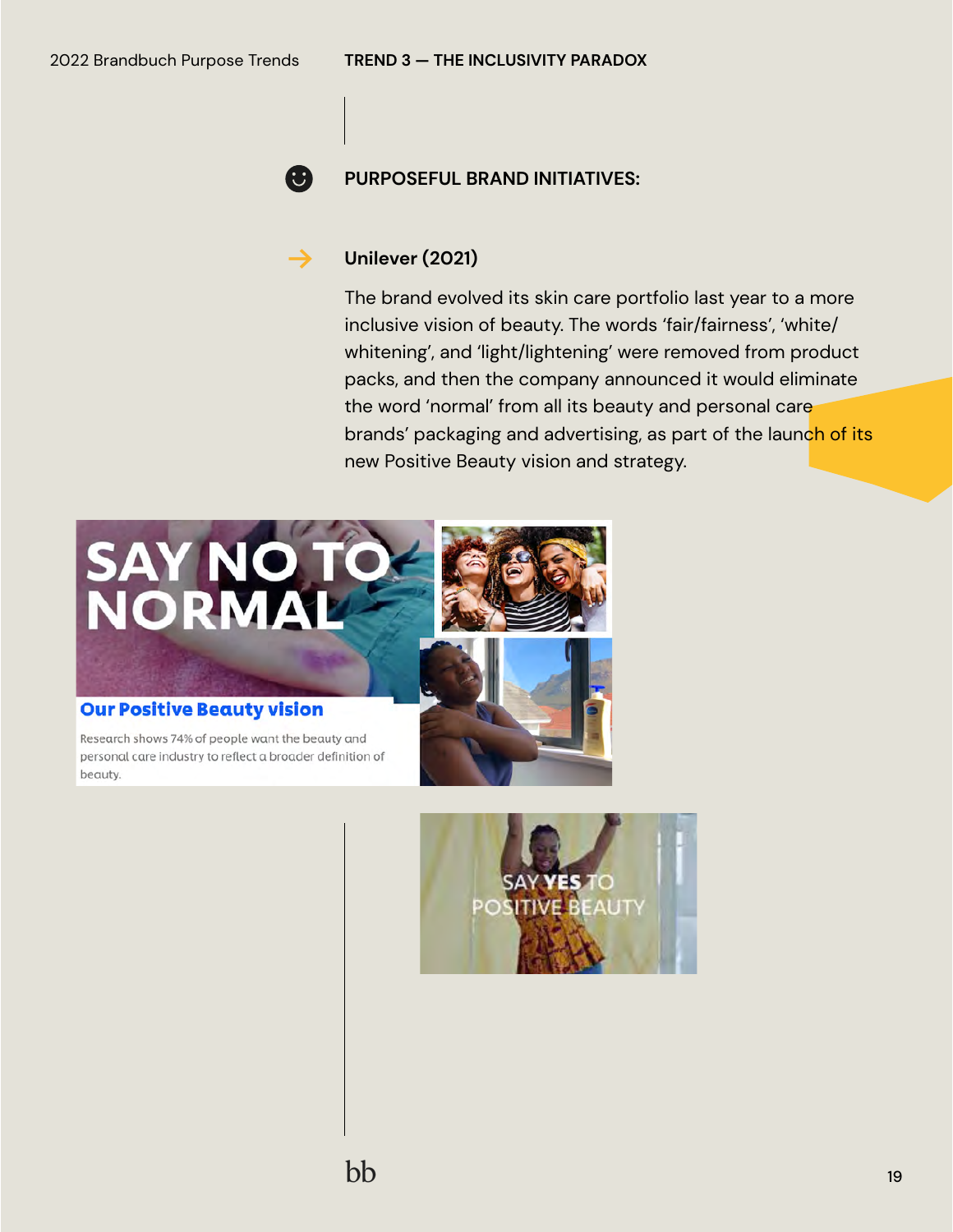Golden Seum

m

11:46 AM - 26 janv. 2022

#### **PURPOSEFUL BRAND INITIATIVES:**



G

## **Camaïeu en Mieux program (FR-2021/2022)**

The French fashion brand made some buzz last summer with the first fashion ad not showing any of its clothes! This campaign shone a light on brave women in their work lives. And in January 2022, the brand went further in its commitment, fueling some controversies, by replacing the typical imagery in its eshop with shots of physically abused models, to raise awareness of violence against women.

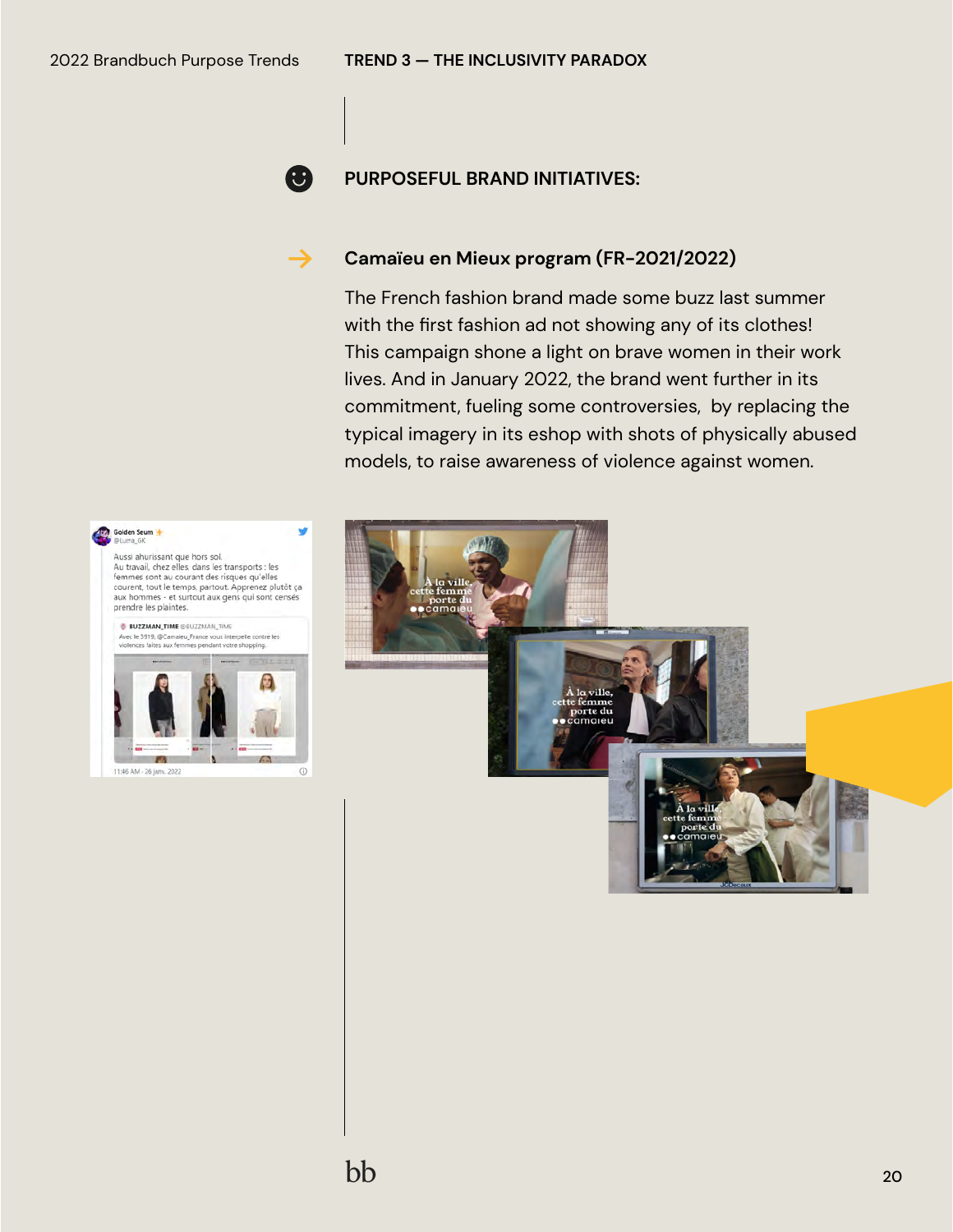# 4—THE ANTI-COLLAPSE REVOLUTION

brandbuch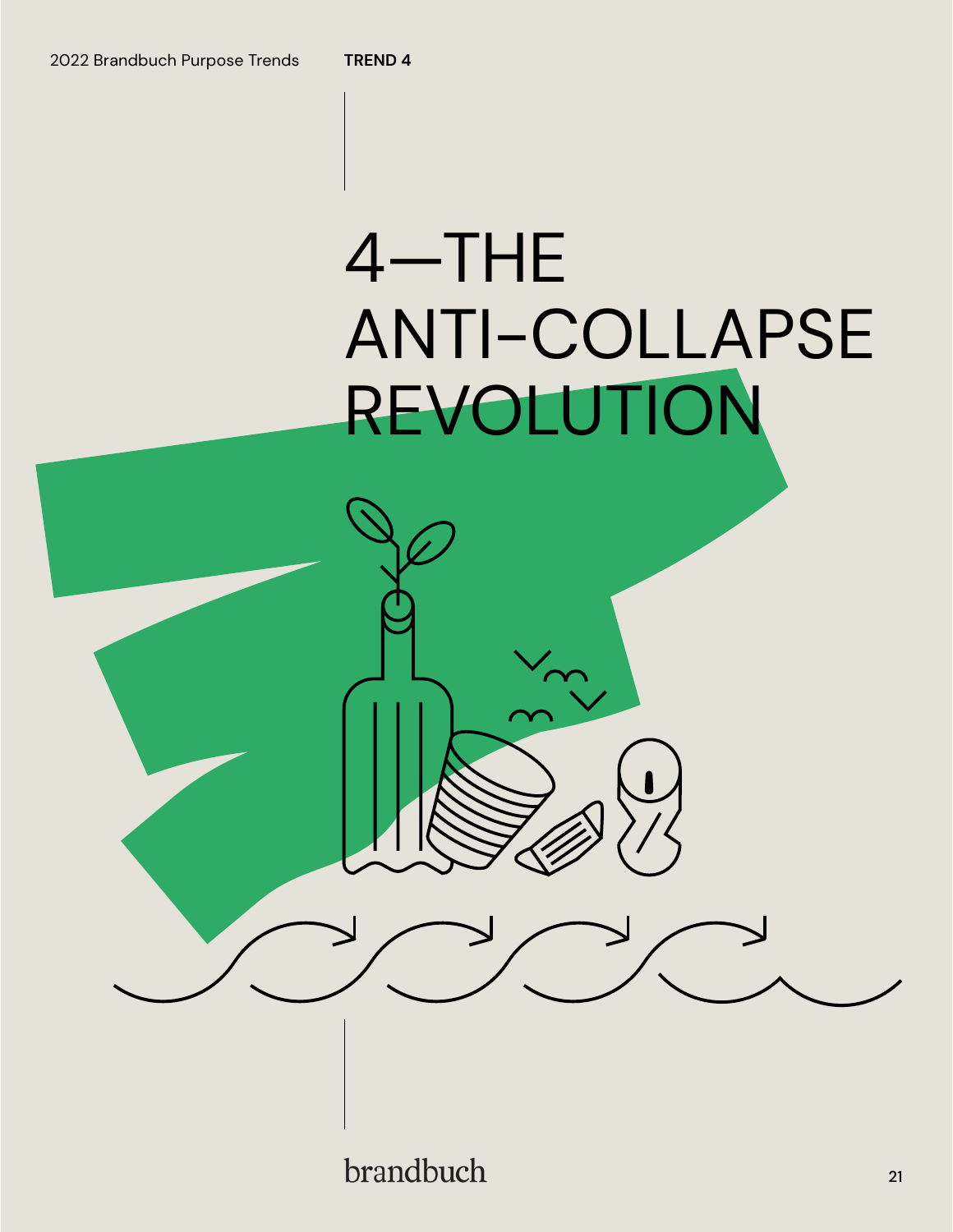Climate will succeed Covid 19 as THE emergency. From catastrophism to collaboration, people are giving and sharing their very best for the planet, leading to unbelievable outcomes.

**Collapsology** means the study of the risks of industrial civilization's collapse. It is concerned with the 'general collapse of societies induced by climate change, scarcity of resources, vast extinctions, and natural disasters.'

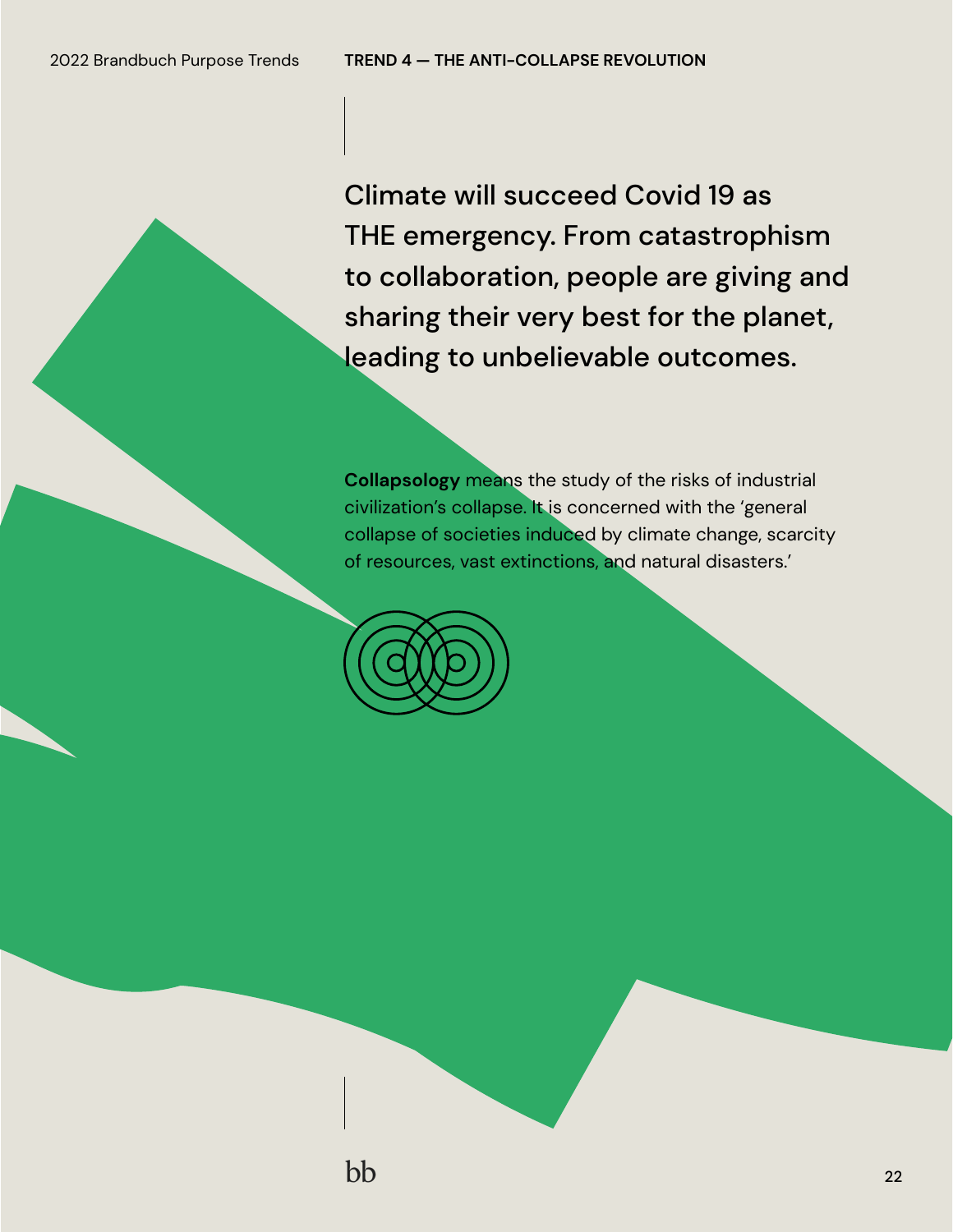**After covid, sustainability will become the new emergency.** Before it was a nice-to-have. Now it's going to be a real musthave for companies.

**This is the era of coopetition** - from competition to cooperation.

- Scientists noticed a record ocean temperature increase in 2021, the equivalent to 7 Hiroshima atomic bombs detonating every second, every day, for a year (Atmos).
- 82% of American gen Zers believe brands should set aside their differences and work together for the greater good (Wunderman Thompson).

**So it's time for eco-coalitions and collective purposes**. Where giants give their best and play together, not against each other. For example, The Business Alliance for Scaling Climate Solutions (BASCS) has been designed by big players including Amazon, Disney, Google, Microsoft, Netflix and Unilever.

**With an emergency this big, purposes must be about action and impact, not just communication. And some rulebreaking innovations are in the making to face humanity's ultimate challenge.**

The net-zero carbon emissions and even positive carbon policies and promises are rising, along with the boom of carbonomics technologies. New hubs, carbon tech challenges and partnerships pave the way for this exponential development.

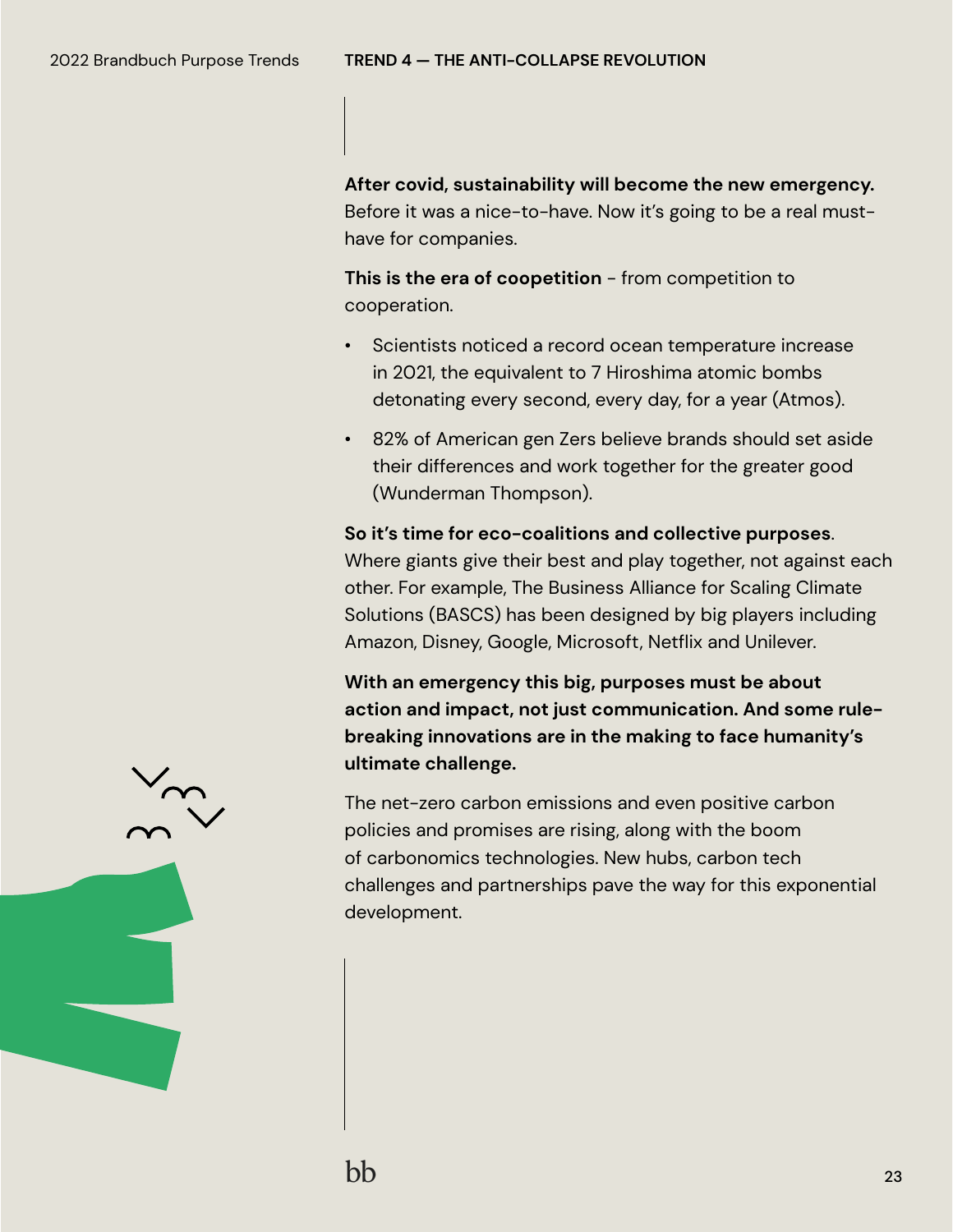# Every sector is under the  $\rightarrow$ **anti-collapse revolution**

Just like any species, brands and businesses fight to survive. Sustainable innovation and disruption are in the pipe in every sector.

Luxury and fashion are reinventing scarcity through circularity and second-hand initiatives. Upcycling isn't just a DIY thing anymore, when Bvlgari transforms glass waste into jadelike stones for its new Shanghai store. And LVMH provides overstocked materials from brands with the Nona showroom in Paris and online.

Retail, food and beauty also develop disrupting technologies to reduce the water, carbon and plastic footprints of their products.

# **The next footprint to reduce? Digital!**

**>**

'Ultimately the energy used in our digital consumption collectively emits the equivalent amount of carbon as the entire airline industry.' Vaughan Lindsay, ClimateCare CEO.

**What if in the next few years, the promises were extended with some data-driven warranties? From Planet+People purpose to proofs of positive impacts.**

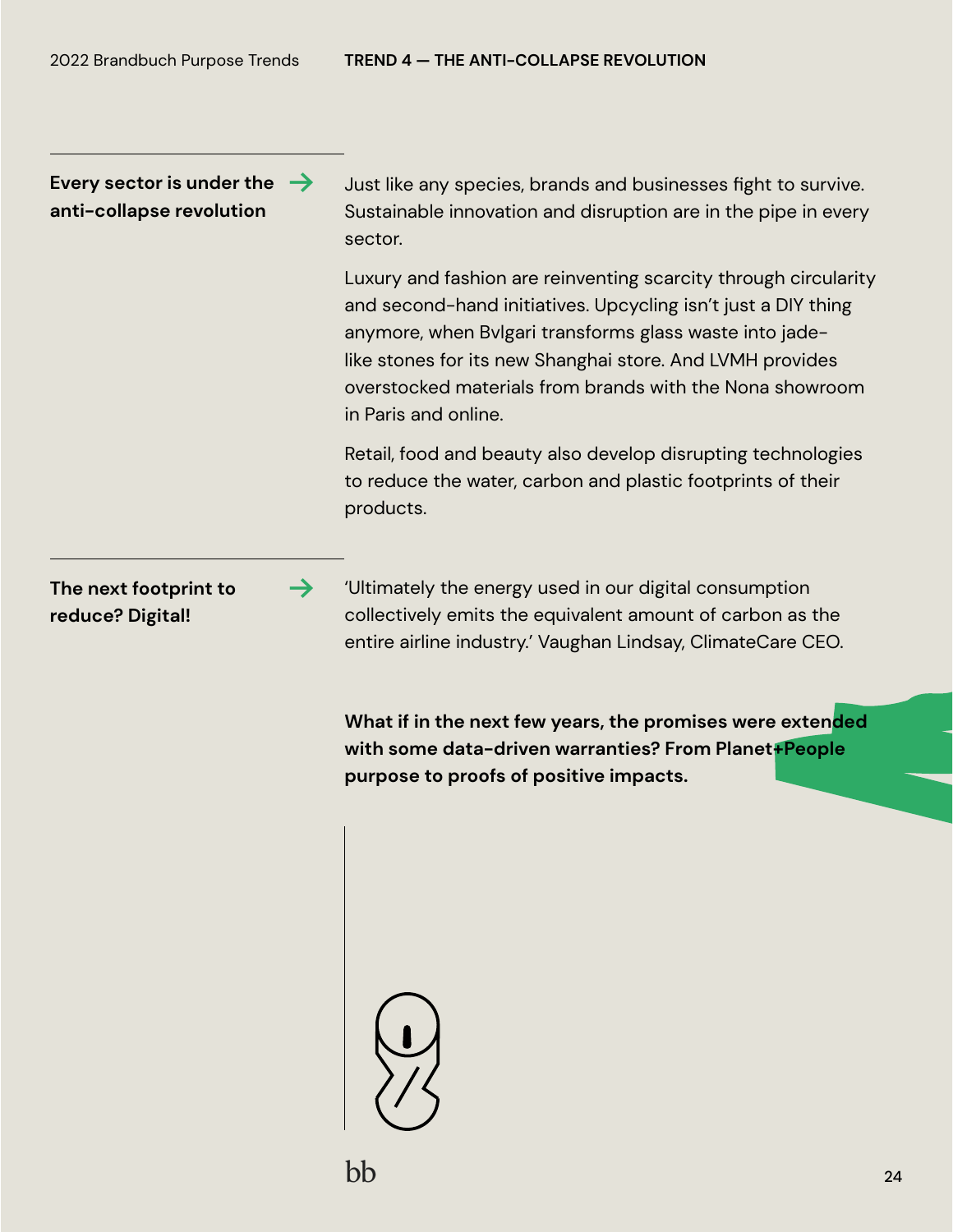

#### **PURPOSEFUL BRAND INITIATIVES:**



The accessible food retailer has designed a partnership with the Laboratoire Fédéral d'Essai des Matériaux et de recherche (EMPA) to create and market an ecological and transparent envelope on a vegetable basis. The envelope protects fruit and vegetables by preventing moisture from escaping. This protective layer can be sprayed on or applied by immersion, and is easily washable with water. It's non-toxic and can even be eaten.





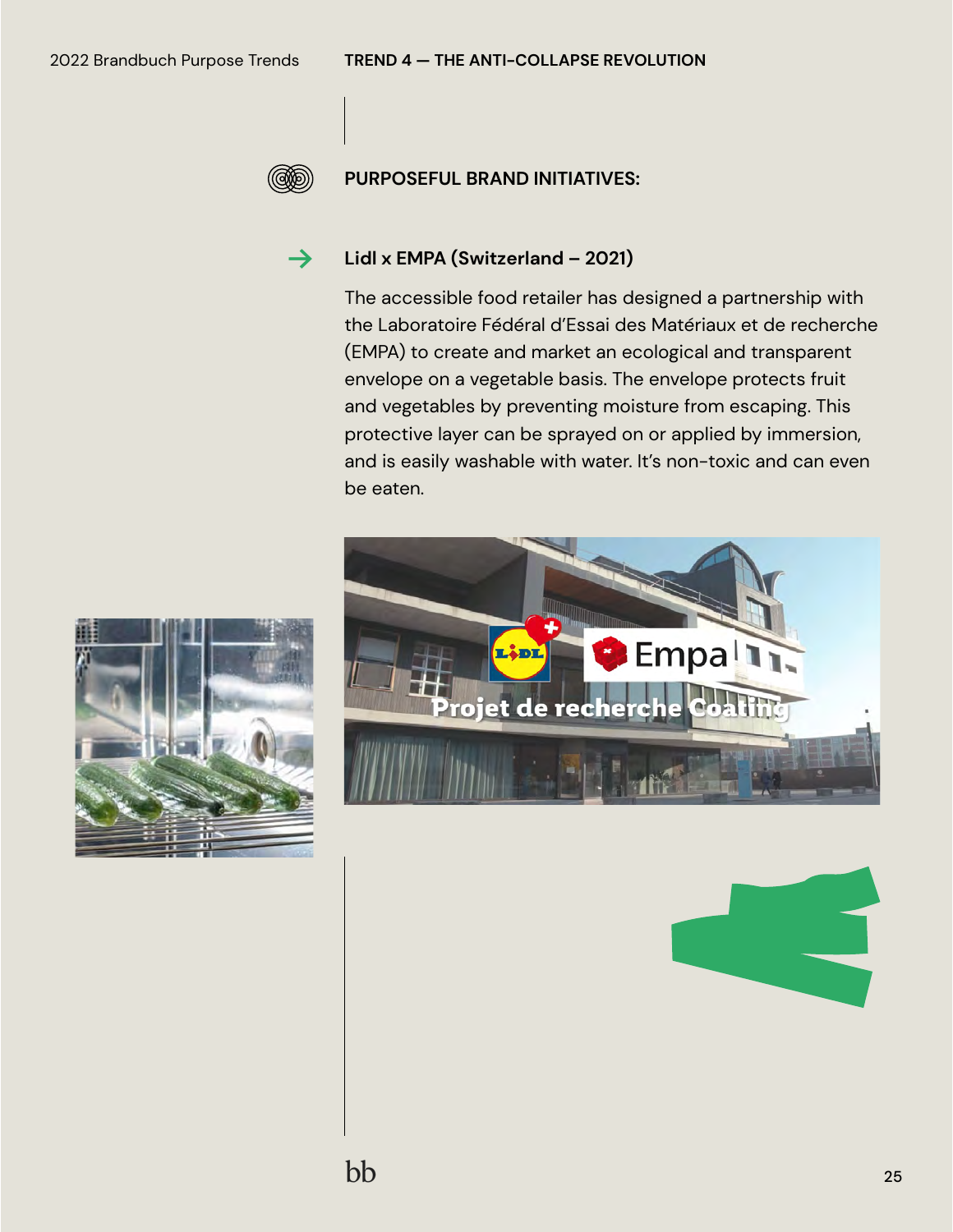

#### **PURPOSEFUL BRAND INITIATIVES:**

#### **L'Oréal x Total x Lanzatec (2021) >**

A collaboration between L'Oréal, carbon recycler LanzaTech and energy giant Total, the project aims to 'make single-use carbon a thing of the past'. L'Oréal aims to launch the first packaging application by 2024.